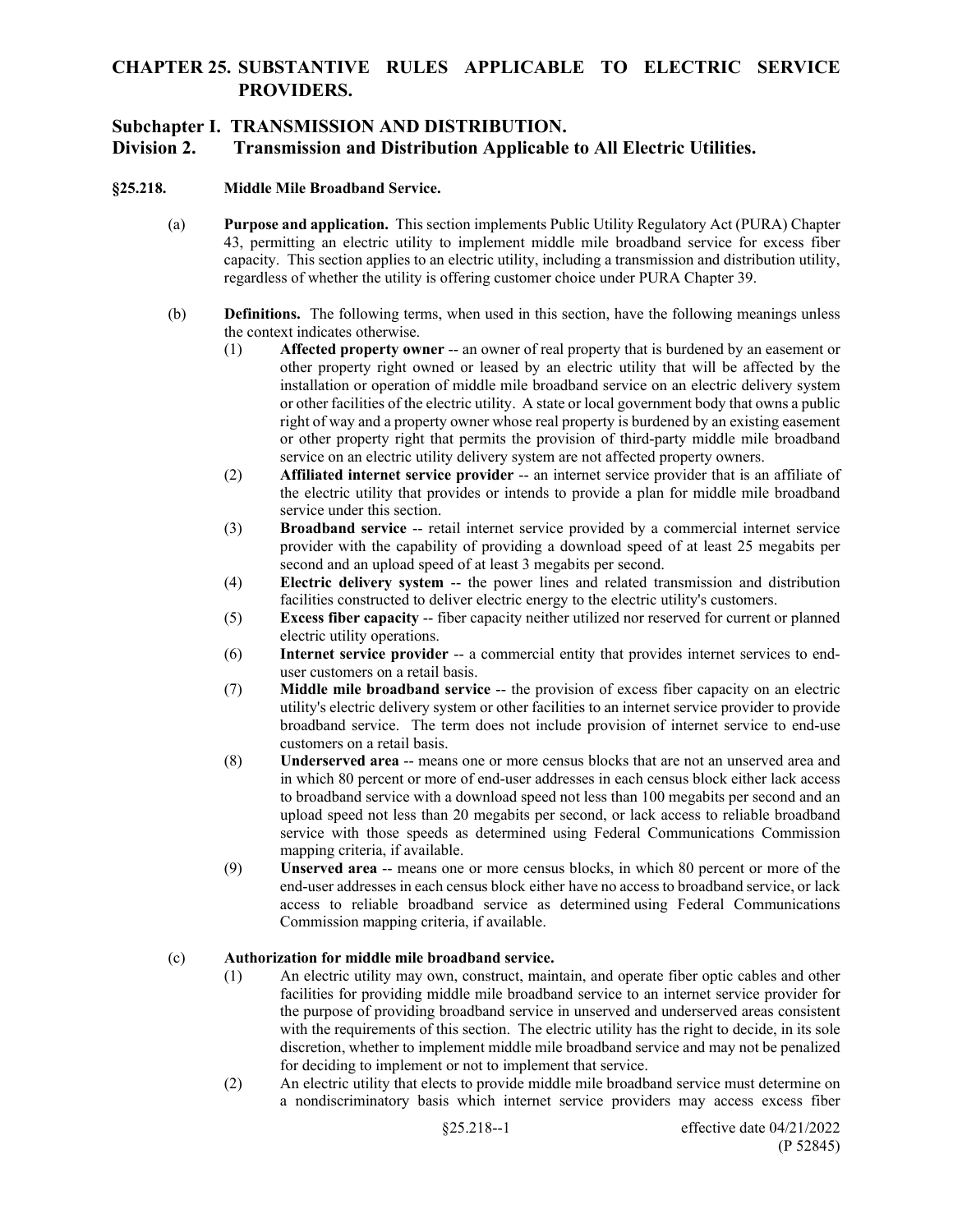## **Subchapter I. TRANSMISSION AND DISTRIBUTION.**

## **Division 2. Transmission and Distribution Applicable to All Electric Utilities.**

capacity on the electric utility's electric delivery system or other facilities and provide access points to allow connection between the electric utility's electric delivery system or other facilities and the systems of those internet service providers. An electric utility is prohibited from leasing excess fiber capacity to provide middle mile broadband service to an affiliated internet service provider.

- (3) The electric utility must provide access to excess fiber capacity only on reasonable and nondiscriminatory terms and conditions that assure the electric utility the unimpaired ability to comply with and enforce all applicable federal and state requirements regarding the safety, reliability, and security of the electric delivery system.
- (4) Nothing in this section is intended to restrict an electric utility from owning, constructing, maintaining, or operating fiber optic cables or a broadband system for the electric utility's own use to support the operation of the electric utility's electric delivery system or for other lawful purposes.
- (d) **Charges.** An electric utility that owns and operates facilities to provide middle mile broadband service may lease excess fiber capacity on the electric utility's electric delivery system or other facilities to an internet service provider on a wholesale basis and must charge the internet service provider for the use of the electric utility's system for all costs directly attributable to providing middle mile broadband service. The rates, terms, and conditions of a lease of excess fiber capacity described by this section must be nondiscriminatory. An electric utility may not lease excess fiber capacity to provide middle mile broadband service to an affiliated internet service provider.

### (e) **Participation by electric utility.**

- (1) An electric utility may install and operate facilities to provide middle mile broadband service on any part of its electric delivery system or other facilities for internet service providers but may not construct new electric delivery facilities for the purpose of expanding the electric utility's middle mile broadband service.
- (2) An electric utility that owns and operates middle mile broadband service:
	- (A) may lease excess fiber capacity on the electric utility's electric delivery system or other facilities to an internet service provider on a wholesale basis; and
	- (B) may not provide internet service to end-use customers on a retail basis.

### (f) **Commission review of electric utility middle mile broadband service plan.**

Filing requirements. An electric utility that plans to deploy middle mile broadband service must submit to the commission a written plan that includes:

(A) a demonstration that the middle mile broadband service will be used only for unserved and underserved areas based on a broadband availability map developed by the Broadband Development Office or Federal Communications Commission, to the extent that such a broadband availability map is available, accurate, and developed using criteria reasonably consistent with this section; in the absence of an appropriate map, an electric utility may demonstrate that an area is unserved or underserved using other available and necessary information;

(B) a sworn statement by a cybersecurity expert attesting that the electric utility's cybersecurity has been properly addressed for implementing and providing middle mile broadband service, a copy of the cybersecurity expert's resume or curriculum vitae, and a description of the expert's cybersecurity expertise;

(C) the route of the middle mile broadband service infrastructure proposed for the project;

(D) the location of the electric utility's infrastructure that will be used in connection with the project;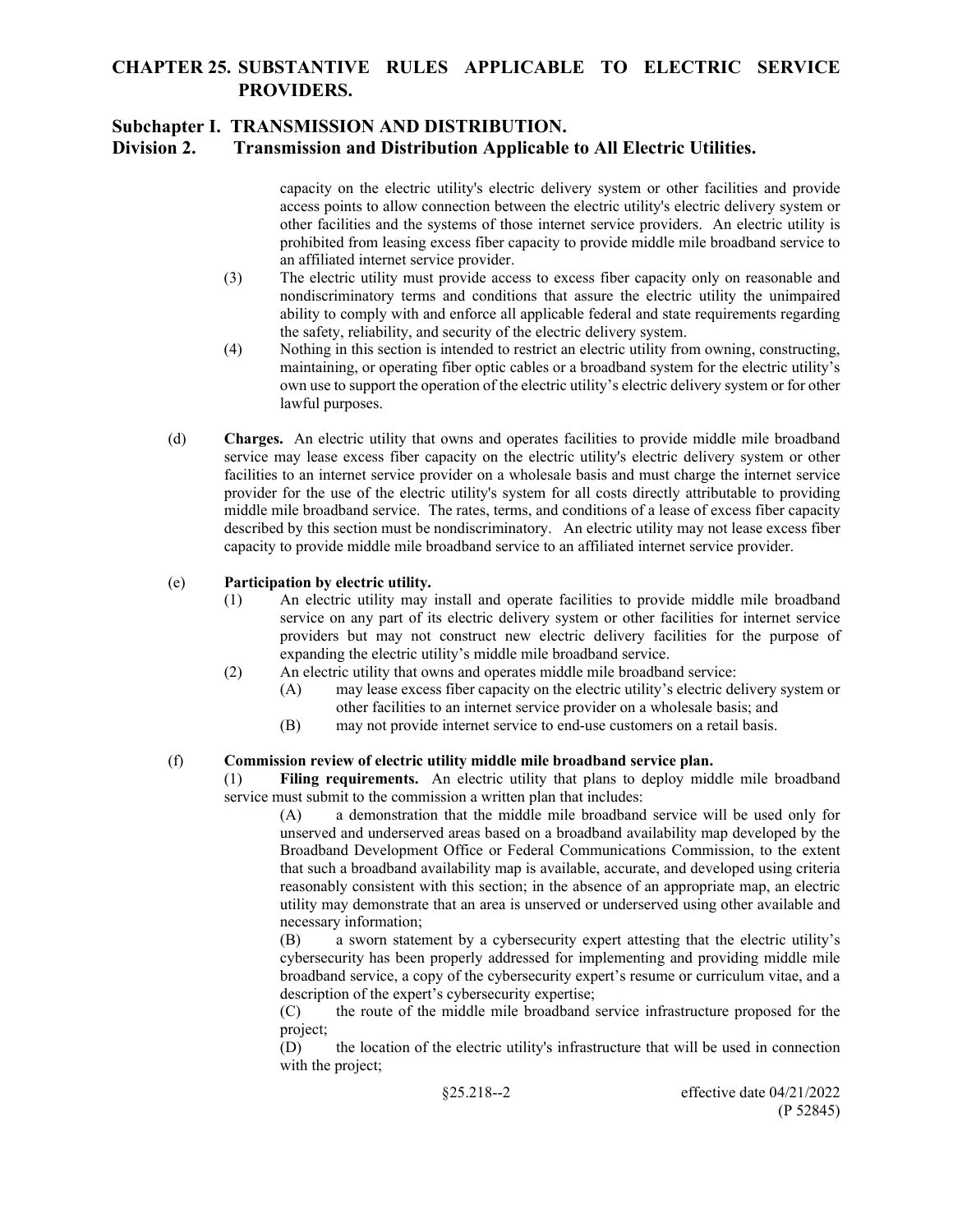## **Subchapter I. TRANSMISSION AND DISTRIBUTION.**

### **Division 2. Transmission and Distribution Applicable to All Electric Utilities.**

(E) an estimate of potential unserved or underserved broadband customers that would be served by the internet service provider;

(F) the capacity, number of fiber strands, and any other facilities of the middle mile broadband service that will be available to lease to internet service providers;

(G) the estimated cost of the project, including an itemization of engineering costs, construction costs, permitting costs, right-of-way costs, a reasonable allowance for funds used during construction, and all other costs associated with the lease and use of the electric utility's system for middle mile broadband service by internet service providers;

(H) the proposed schedule of construction for the project;

(I) a copy of the lease with the internet service provider for middle mile broadband service and a statement attesting that the lease is in compliance with subsections  $(c)(2)$  and (3), and subsection (d) of this section;

(J) a copy of the final order and the docket number for the electric utility's last comprehensive base-rate case proceeding;

(K) a disclosure of all state and federal funds, including but not limited to, subsidies, grants, and tax benefits, credits, or deductions, utilized by the electric utility and internet service provider in association with the provision of middle mile broadband service;

(L) a demonstration that the revenues received from the provision of middle mile broadband service under the plan offset all costs directly attributable to the middle mile broadband service, including but not limited to, construction, maintenance, operations, taxes, other costs, and return;

(M) testimony, exhibits, and other evidence that demonstrate the project will allow for the provision and maintenance of middle mile broadband service to unserved and underserved areas with a sworn statement attesting compliance with subsection (e) of this section;

(N) unless otherwise specified, testimony, exhibits, or other evidence that fully support the information required by subparagraphs (A)-(M) of this paragraph; and

(O) any other information that the applicant considers relevant.

(2) **Notice and intervention deadline.** On or before the day after an electric utility files its plan, the electric utility must provide notice in accordance with this paragraph. The notice must include the docket number assigned to the electric utility's filed written plan. Within 10 days of the date service of notice is completed, an electric utility must file, in the docket assigned to its written plan, proof of notice to the persons or entities specified under subparagraphs (A) and (B) of this paragraph and a list of such parties by name specifying whether the person or entity qualifies as an affected property owner under subsection (b)(1) of this section. Failure by an electric utility to provide timely notice, as determined by the presiding officer, will toll the intervention deadline under subparagraph (E) of this paragraph until the date timely notice is issued. Affected property owners automatically qualify as intervenors for proceedings under this section.

(A) Notice to affected property owners under this section must:

(i) Be sent by first class mail to the last known address of each affected property owner whose property is listed on the most recent tax roll of each county authorized to levy property taxes against the property and, if available, by electronic service.

- (ii) Conspicuously state in plain language:
	- (I) that the electric utility has determined the recipient is an affected property owner as defined under 16 Texas Administrative Code  $$25.218(b)(1)$  and that the mailing is a notice of intent to use the utility's easement for middle mile broadband implementation;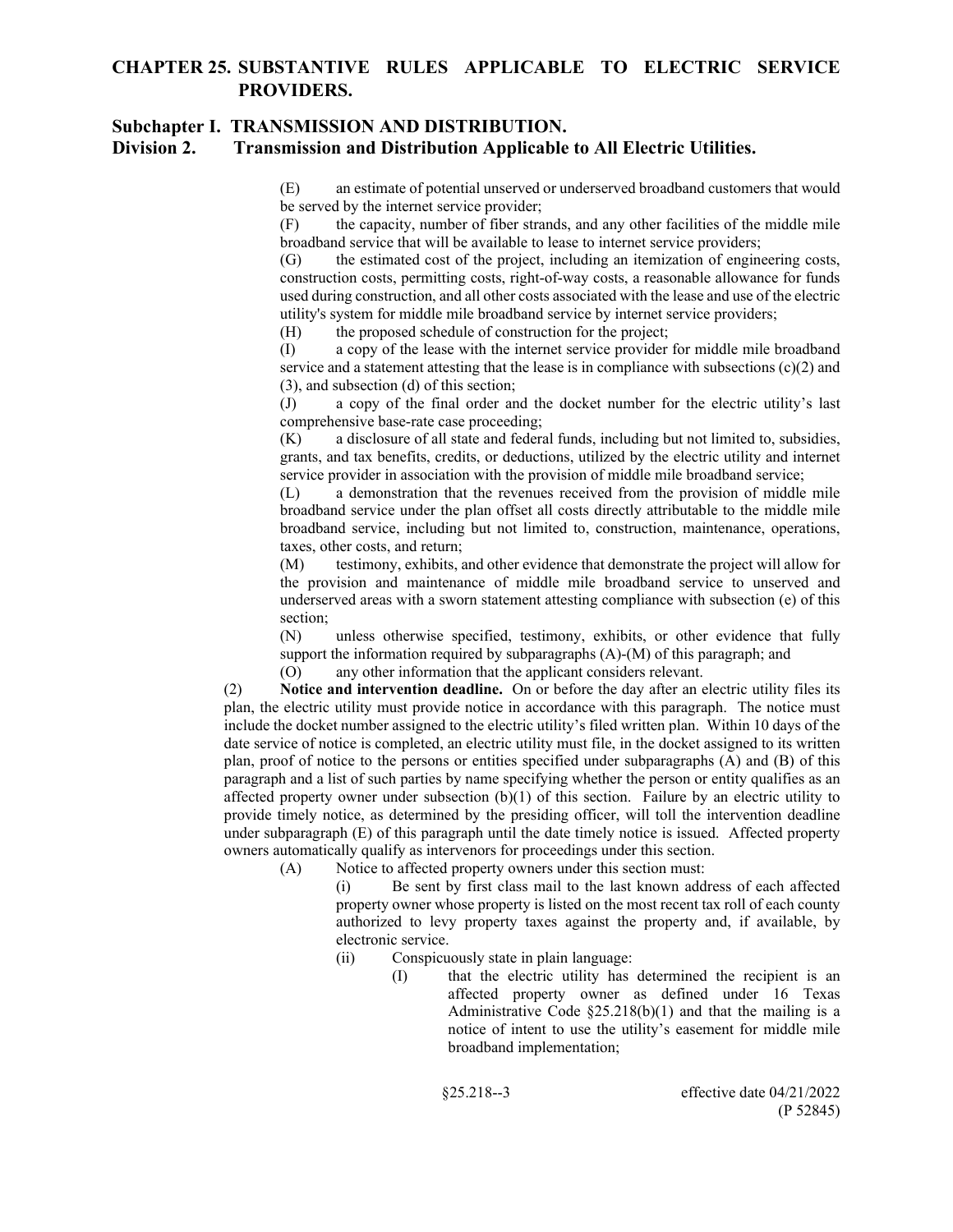## **Subchapter I. TRANSMISSION AND DISTRIBUTION.**

**Division 2. Transmission and Distribution Applicable to All Electric Utilities.**

- (II) the recipient's status as an affected property owner means the utility's easement or other property right planned by the utility for the provision of third-party middle mile broadband service does not include language permitting middle mile broadband service;
- (III) that under PURA Chapter 43 and 16 Texas Administrative Code §25.218, a utility may implement middle mile broadband service without modifying or expanding the easement if the affected property owner does not submit a timely written protest;
- (IV) that a written protest may be submitted electronically in the docket for the middle mile broadband proceeding using the interchange on the commission's website or mailed with reference to the docket to Commission's Filing Clerk, Public Utility Commission of Texas, 1701 North Congress Avenue, P.O. Box 13326, Austin, Texas 78711-3326;
- (V) the project number for the filing of notice of written plans and the docket number for utility's specific middle mile broadband plan;
- (VI) that a written protest can be filed for any reason;
- (VII) that a written protest is considered timely if submitted not later than the 60th day from the postmarked date of the notice;
- (VIII) that a submitted written protest can be retracted at any time by the recipient through a mailed or electronic filing with the commission in the specified docket, or resolved by written agreement with the electric utility;
- (IX) that other legal authorization could override the written protest;
- (X) an estimated schedule for construction with a statement that the schedule is subject to change;
- (XI) the recipient qualifies as an intervenor and may seek to intervene in the docket, and that intervention is not the same as a written protest;
- (XII) specify the intervention deadline in accordance with subparagraph (E) of this paragraph; and
- (XIII) a link or website address for the commission website for public participation.

(iii) State whether any new fiber optic cables used for middle mile broadband service will be located above or below ground in the easement or other property right.

(B) Notice to the following persons or entities must be sent by first class mail to the last known address of the person or entity or by electronic service:

> (i) all parties in the electric utility's last comprehensive base-rate proceeding;

> (ii) property owners whose property is listed on the most recent tax roll of each county authorized to levy property taxes against the property and whose real property is burdened by an existing easement, right-of-way or other property right that permits the provision of third-party middle mile broadband service on an electric utility delivery system;

(iii) the Office of Public Utility Counsel; and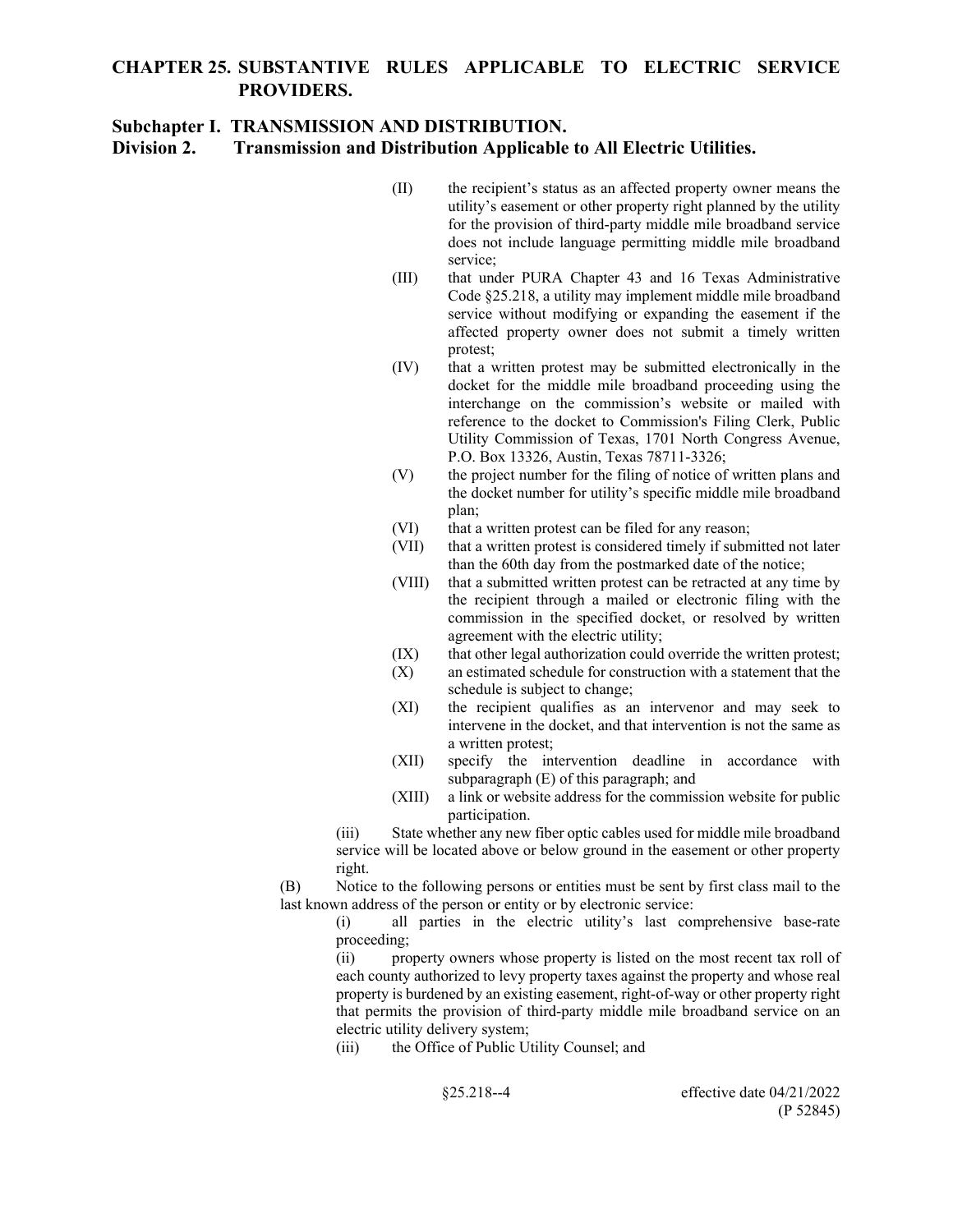## **Subchapter I. TRANSMISSION AND DISTRIBUTION.**

### **Division 2. Transmission and Distribution Applicable to All Electric Utilities.**

- (iv) municipalities crossed by or within five miles of the planned project and counties that are crossed by the planned project.
- (C) Notice to the parties described under subparagraph (B) of this paragraph must conspicuously state in plain language:

(i) that the electric utility has determined the recipient is not an affected property owner as defined under Chapter 16, Texas Administrative Code  $\S25.218(b)(1)$ , that the mailing is a notice of intent to use the utility's easement for implementation of middle mile broadband service, and that the electric utility's determination may be challenged in the docket listed in the notice if the person or entity files a motion to intervene in the proceeding and that motion to intervene is granted by the presiding officer;

(ii) the intervention deadline in accordance with subparagraph (E) of this paragraph; and

(iii) a link or website address for the commission website for public participation.

(D) The electric utility must file a notice of written middle mile broadband plan proceeding and must include in the notice the docket number for the proceeding. The commission will designate a project number for the filing of notice of plans under this section. This filing serves as notice to all other interested parties.

(E) The intervention deadline is 45 days from the date the utility files its notice of written middle mile broadband plan proceeding in accordance with subparagraph (D) of this paragraph. The lapse of the intervention deadline does not prevent an affected property owner from submitting a written protest under subparagraph (F) of this paragraph.

(F) Protest by affected property owner.

(i) Not later than the 60th day after the postmarked date an electric utility mails notice to affected property owners in accordance with subparagraph (A) of this paragraph, an affected property owner may submit to the electric utility a written protest of the intended use of the easement or other property right for middle mile broadband service by filing the protest with the commission in the docket assigned to the middle mile broadband plan proceeding. For purposes of this section, an electric utility is deemed to have received a written protest filed with the commission in the appropriate docket number.

(ii) If an electric utility receives a written protest directly from an affected property owner, the electric utility must file the protest with the commission within three working days of receipt.

(iii) An electric utility that receives a timely written protest from an affected property owner must not use the easement or other property right for middle mile broadband service unless that use is authorized by law or the protester later retracts its protest or agrees in writing to that use.

(iv) An electric utility that receives a timely written protest from an affected property owner regarding the proposed middle mile broadband plan may cancel the project at any time.

(v) An electric utility that receives any timely written protests must file an update with the commission that any applicable protests have been resolved in accordance with clause (iii) of this subparagraph before implementing its middle mile broadband plan.

(vi) If an affected property owner fails to submit a timely written protest, an electric utility may proceed with a commission-approved plan to provide middle mile broadband service without modifying or expanding the easement for the property owner.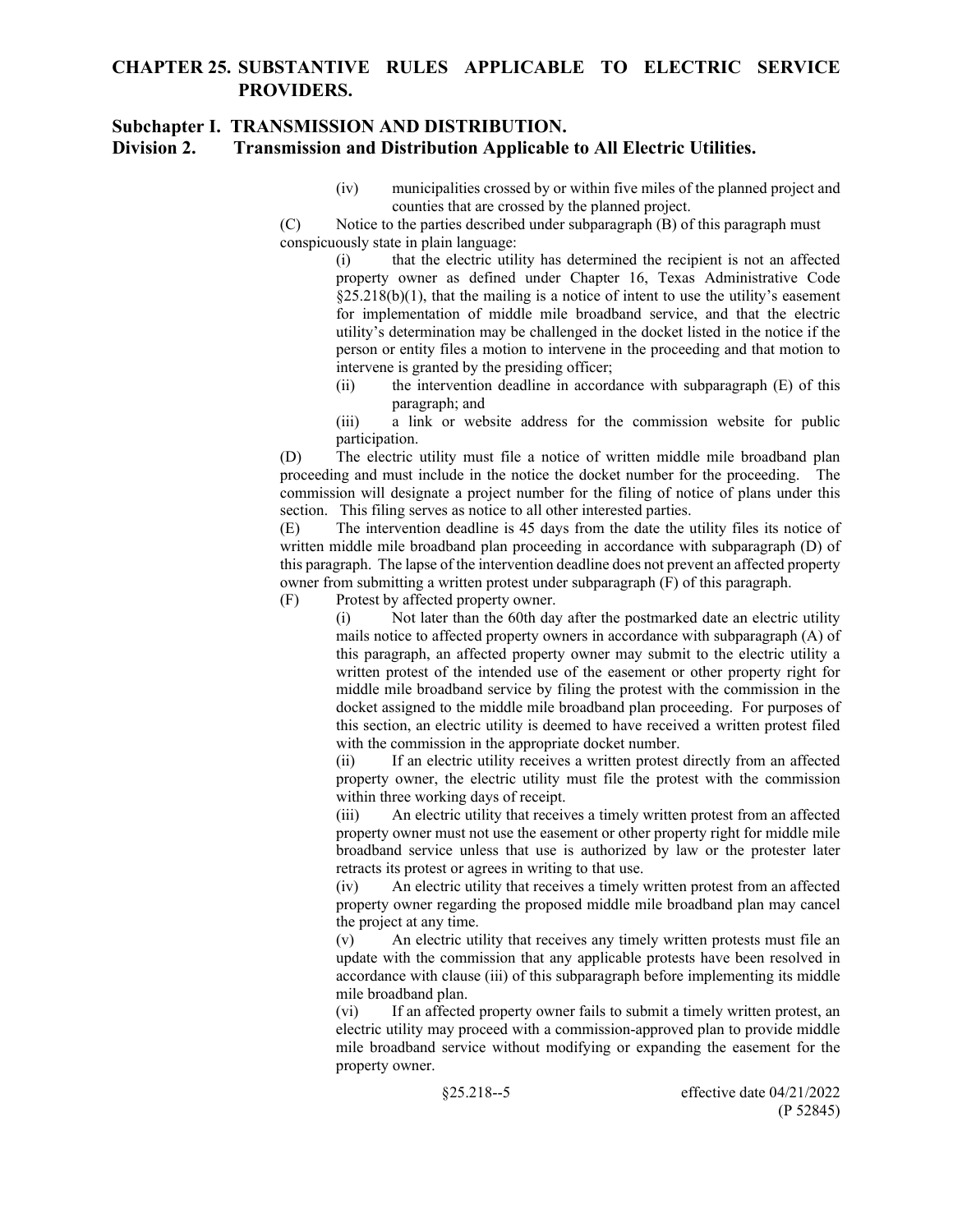## **Subchapter I. TRANSMISSION AND DISTRIBUTION. Division 2. Transmission and Distribution Applicable to All Electric Utilities.**

(3) **Commission processing of electric utility's plan.** 

The commission must approve, modify, or reject an electric utility's middle mile broadband plan submitted to the commission under this section not later than the 181st day after the date all information necessary for the plan to be deemed materially sufficient was filed.

(B) Following the filing of a plan by an electric utility under this section, the commission may review the electric utility's plan for middle mile broadband service under subsection (f) of this section or refer the application to the State Office of Administrative Hearings (SOAH). Upon referral to SOAH:

(i) The commission delegates authority to the presiding officer to deem plans sufficient, approve plans, and modify approved plans filed under this subsection through a notice of approval under  $\S22.35(b)(1)$  (relating to Informal Disposition) of this title.

(ii) The presiding officer will review for sufficiency the electric utility's plan for middle mile broadband service under paragraph (1) of this subsection and notice to potential intervenors under paragraph (2) of this subsection.

(iii) The presiding officer must establish a procedural schedule that will enable the commission to, approve, modify, or reject the plan not later than the 181st day after the date all information necessary for the plan to be deemed materially sufficient was filed.

(C) A motion to find a plan filing materially deficient must be filed no later than seven days after the intervention deadline. The motion must specify the nature of the deficiency, the relevant portions of the plan, and cite the particular requirement under paragraph (1) of this subsection with which the plan is alleged not to comply. The electric utility's response to a motion to find a plan materially deficient must be filed no later than five working days after such motion is received.

(D) An approved plan may be updated or amended subject to commission approval in accordance with this subsection.

### (g) **Cost recovery for deployment of middle mile broadband facilities.**

(1) An electric utility's investment in facilities installed by that electric utility to provide middle mile broadband service under a plan approved by the commission under this section is eligible for inclusion in the electric utility's invested capital.

(2) In a proceeding under PURA Chapter 36, revenue received by an electric utility from an internet service provider for the use of middle mile broadband service must be applied as a revenue credit to customers in proportion to the customers' funding of the underlying infrastructure. For purposes of this paragraph, the term 'customers' refers to 'rate classes.'

(3) An electric utility submitting a plan must ensure that revenues received by the electric utility from the provision of middle mile broadband service offset all costs directly attributable to the middle mile broadband service, including but not limited to, construction, maintenance, operations, taxes, other costs, and return.

(4) If revenues received by an electric utility from an internet service provider for the use of middle mile broadband service are insufficient to offset the costs under paragraph (3) of this subsection, the utility must ensure that its regulated rates prevent ratepayer cross-subsidization.

### (h) **Reliability of electric systems maintained.**

(1) An electric utility that installs and operates facilities to provide middle mile broadband service must employ all reasonable measures to ensure that the operation of the middle mile broadband service does not interfere with or diminish the reliability of the electric utility's electric delivery system.